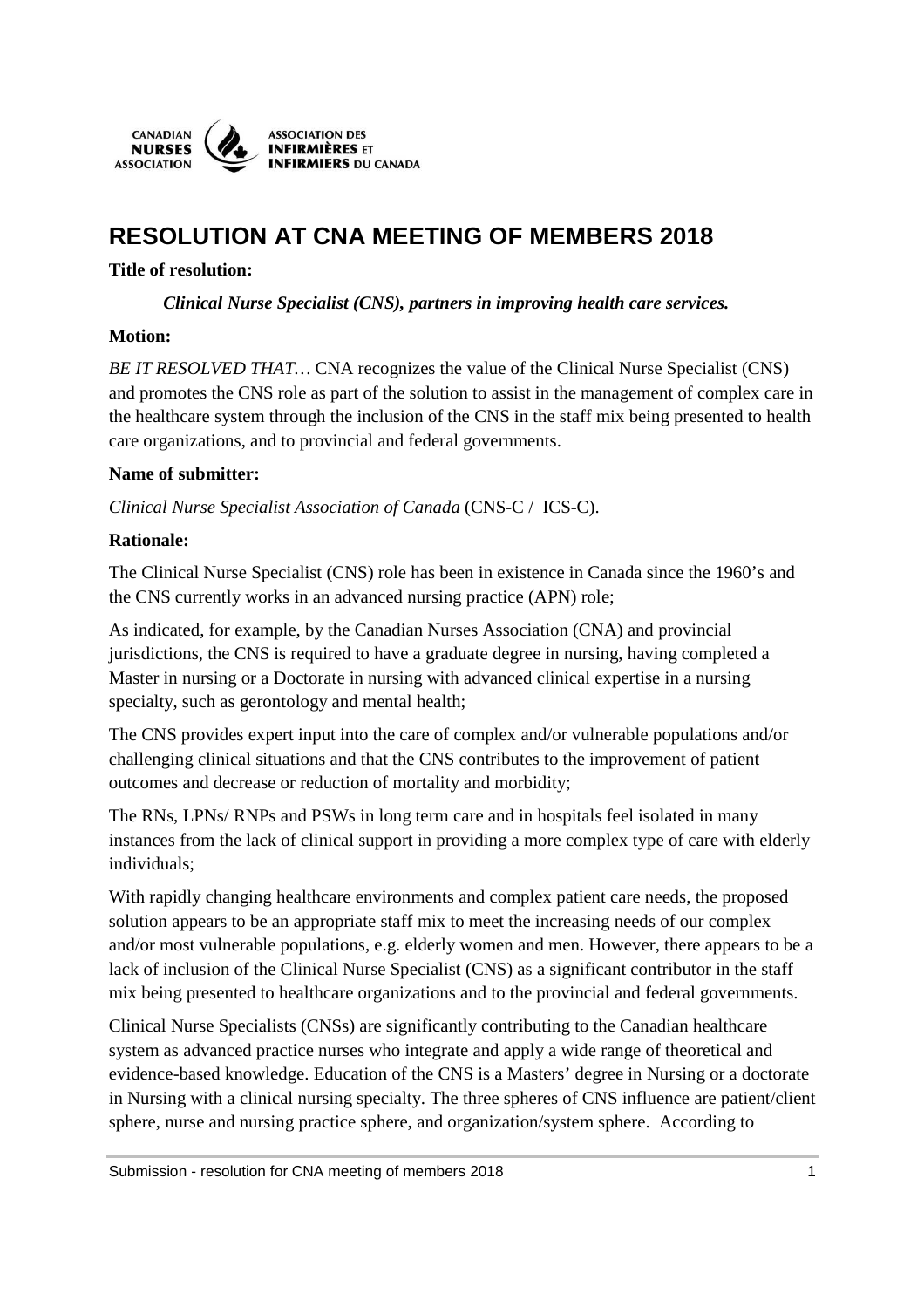

Lewandowski et al. (2009), the three categories of substantive areas of CNS clinical practice which have been identified are:

a) to manage the care of complex and/or vulnerable populations,

- b) to educate and support interdisciplinary staff and
- c) to facilitate change and innovation within the healthcare system.

With regards to the management of the care of complex and/or vulnerable populations, CNSs are experts in a specialized area of nursing practice, e.g. in gerontology, and can provide clinical consultation to assist care teams to develop and evaluate the plan of care for individual patients or groups of similar patients with complex health needs. CNSs act as change agents at the nursepatient level by promoting evidence-based nursing practice, at every level of the organization by advocating for policy change, and at the broader healthcare sector level to advocate for nursing and patient care needs. CNSs establish collaborative relationships with patients, families, healthcare professionals, administrators and other healthcare partners in order to positively impact nursing practice, patient care and policy. Furthermore, CNSs are nurse leaders who collaborate for optimal patient outcomes and who influence organizations to affect change and transformation of healthcare. For all of the above reasons, CNS should be explicitly included in the case mix as part of the solution in the management of care of complex and/or vulnerable populations in the healthcare system in Canada.

With the support of the Clinical Nurse Specialist Association of Canada, CNSs have proven their value and continues to provide leadership to nursing colleagues, physicians, and other health care professionals. They are educated to include research and Best Practice Guidelines, in improving the care provided and to address systemic problems to enable nurses and health care professionals to provide a safer and more appropriate type of care in specific working environments with individuals facing a multitude of health problems.

#### **Relevance to CNA's mission and goals***:*

*In accordance with the mission, this resolution relates to its mandate as a national association, we need to strengthen the nursing leadership across the country; to promote nursing excellence; to advocate for quality health system;* 

*And this resolution is within the goals of CNA in continuing to demonstrate leadership in health care. For example, to promote and enhance the role of registered nurses to strengthen nursing and the Canadian health system; to advance nursing leadership for nursing and for health; to engage nurses in advancing nursing and health.* 

#### **Key stakeholders:**

*Clinical Nurse Specialist Association of Canada (CNS-C / ICS-C) and provincial CNS Associations, in collaboration with Provincial and Territorial Nursing Associations.*